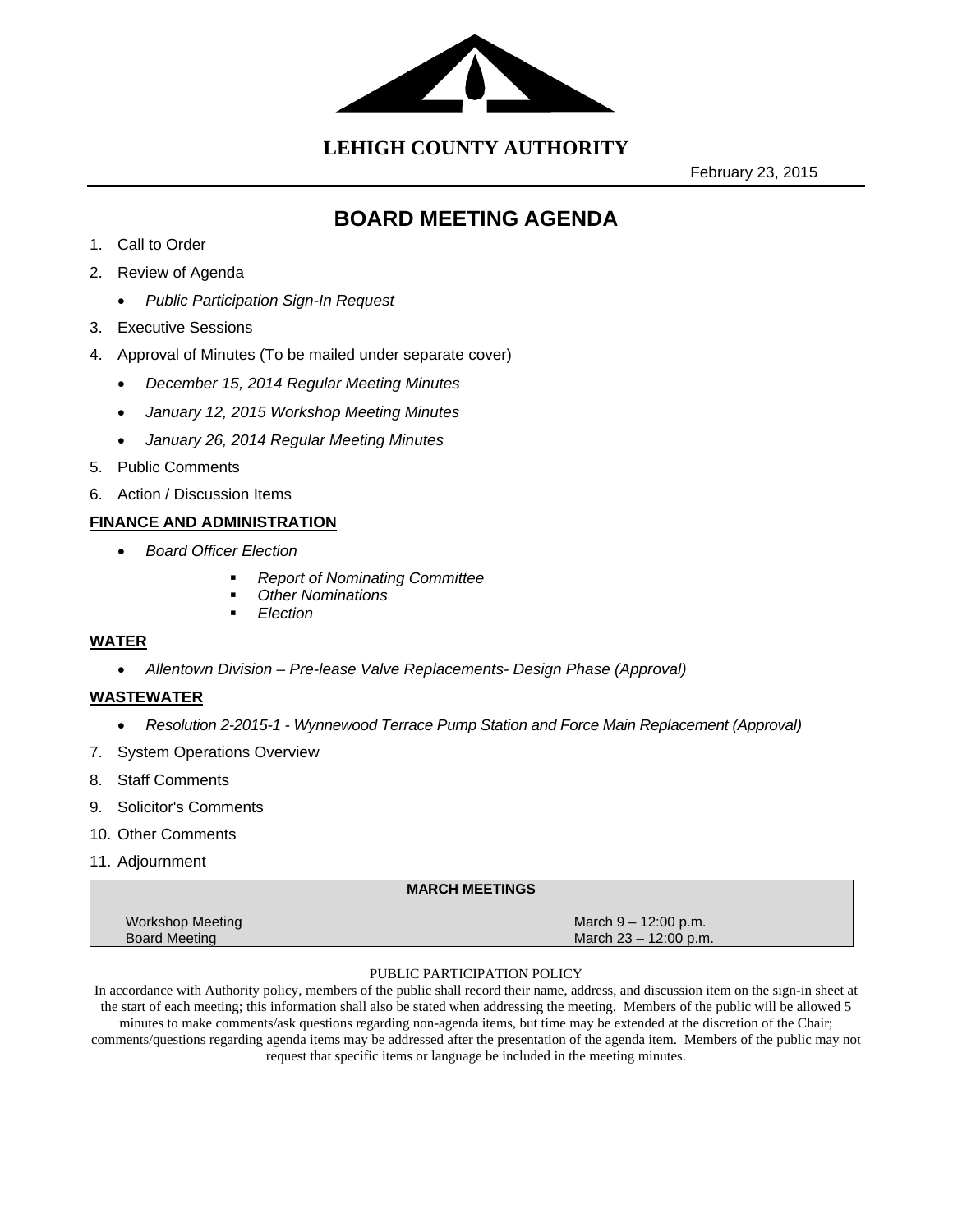## **FINANCE & ADMINISTRATION**

#### **ACTION ITEMS**

**1.** *None.*

#### **DISCUSSION ITEMS**

**1.** *None***.** 

### **INFORMATION ITEMS**

#### **1.** *CMMS Upgrade and Expansion Project*

Pilot Configuration of the CityWorks application is complete. Pilot phase training for plant personnel was completed the week of November 17th and December 8th. Android and iOS tablets are being evaluated by plant and field personnel. 'Go Live' is scheduled for March 9 - 13<sup>th</sup> 2015.

### **2.** *WEB Map Upgrade Project*

CDM has delivered the updated web map for LCA testing and evaluation. Refinements suggested during the testing phase are being completed. The map will be rolled out to all employees during February.

#### **3.** *Recently Purchased Investments – Certificates of Deposit (CDs)*

|         |                               |           | Gross     | Date of  | Date    | Net Rate |
|---------|-------------------------------|-----------|-----------|----------|---------|----------|
| Fund    | Bank                          | Location  | Amount    | Purchase | Due     | %        |
|         |                               |           |           |          |         |          |
| LLRI CR | Union National Bank and Trust | Elgin, IL | 99,000.00 | 1/16/15  | 1/16/16 | 0.85     |

Fund Descriptions for Investments:

| Cons Wtr (2)    | Consolidated Water (2)                            |
|-----------------|---------------------------------------------------|
| LLRI CR         | Little Lehigh Relief Interceptor Capital Reserves |
| Cons LL2 (314)  | Consolidated Little Lehigh Relief Interceptor 2   |
| WW Capac        | <b>Wastewater Capacity</b>                        |
| 2010 Wtr Cons A | 2010 Water Construction, Series A Bond            |
| Wtr R&R         | Renewal and Replacement                           |
|                 |                                                   |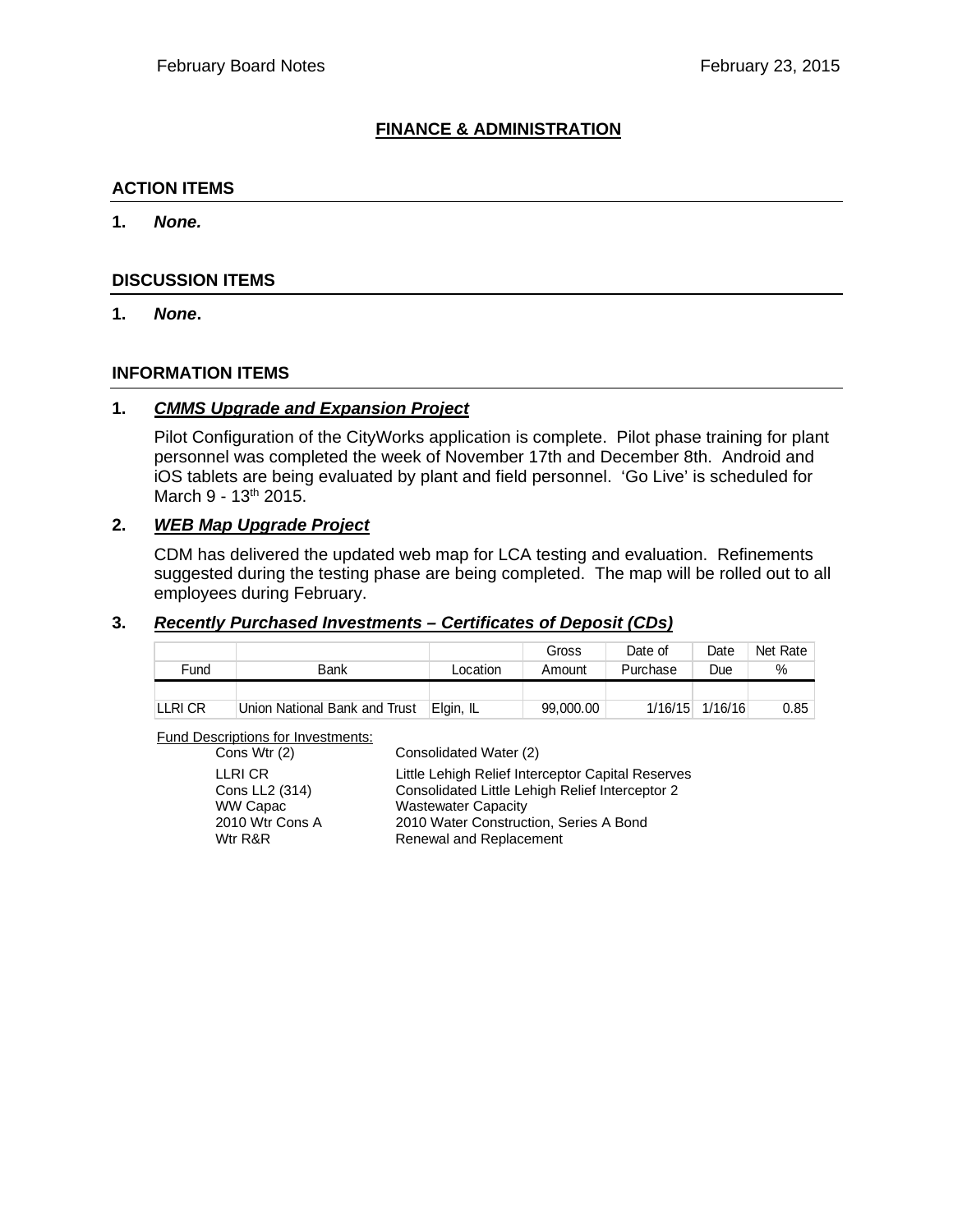## **WATER**

## **ACTION ITEMS**

## **1.** *Allentown Division – Pre-lease Valve Replacements- Design Phase*

The project is the replacement of approximately 55 inoperable valves in multiple locations throughout the City that existed prior to the lease settlement. This project is identified as Un-Completed Work and will be funded by the City. Board approval is requested for the design phase of the project. Reference the attached documentation for additional information *(green)*.

## **DISCUSSION ITEMS**

**1.** *None.*

### **INFORMATION ITEMS**

## **1.** *Arcadia West Pumping Station Modifications*

Substantial Completion was declared on January 15. An inspection was conducted on February 9 and a punch list of minor items will be given to the contractors to address. Paving will be scheduled when temperatures warm up. The SCADA system was tested on January 29; minor punch list items must be addressed. DEP inspected the station and has issued an Operating Permit dated January 28.

#### **2.** *Pine Lakes of Lynn Township Pump Station Upgrade*

Currently this pump station is a hydro-pneumatic system that has proven to be problematic over time. This project will convert the hydro-pneumatic operated equipment to a variable frequency drive controlled double pumping system (along with other miscellaneous improvements). A request for Board approval of the design phase is anticipated in March.

#### **3.** *Allentown Division- Schantz Spring Chlorination Issue*

The project is to design and construct a facility or improvements that assure continuous chlorination of the Schantz Spring water supply. Barry Isett Inc. has completed an engineering study of chlorination options and a Conceptual Design is being prepared for City of Allentown review/approval. This Project is identified as Un-Completed Work and will be funded by the City.

## **4.** *Allentown Division – Water Main Replacement Program- Cycle 2*

The project is the replacement of 2-miles of aged and/or failing Cast Iron water main. Currently Gannett Fleming has submitted substantially complete plans and specifications to LCA and COA that are now actively under review. This Project is identified as Schedule-7 Work and will be funded by LCA.

#### **5.** *Developments*

Water system construction is occurring in the following developments: Estates at Mill Race, 26 residential lots (sfd), LMT Lehigh Hills, Lot 4, 1 commercial building, UMT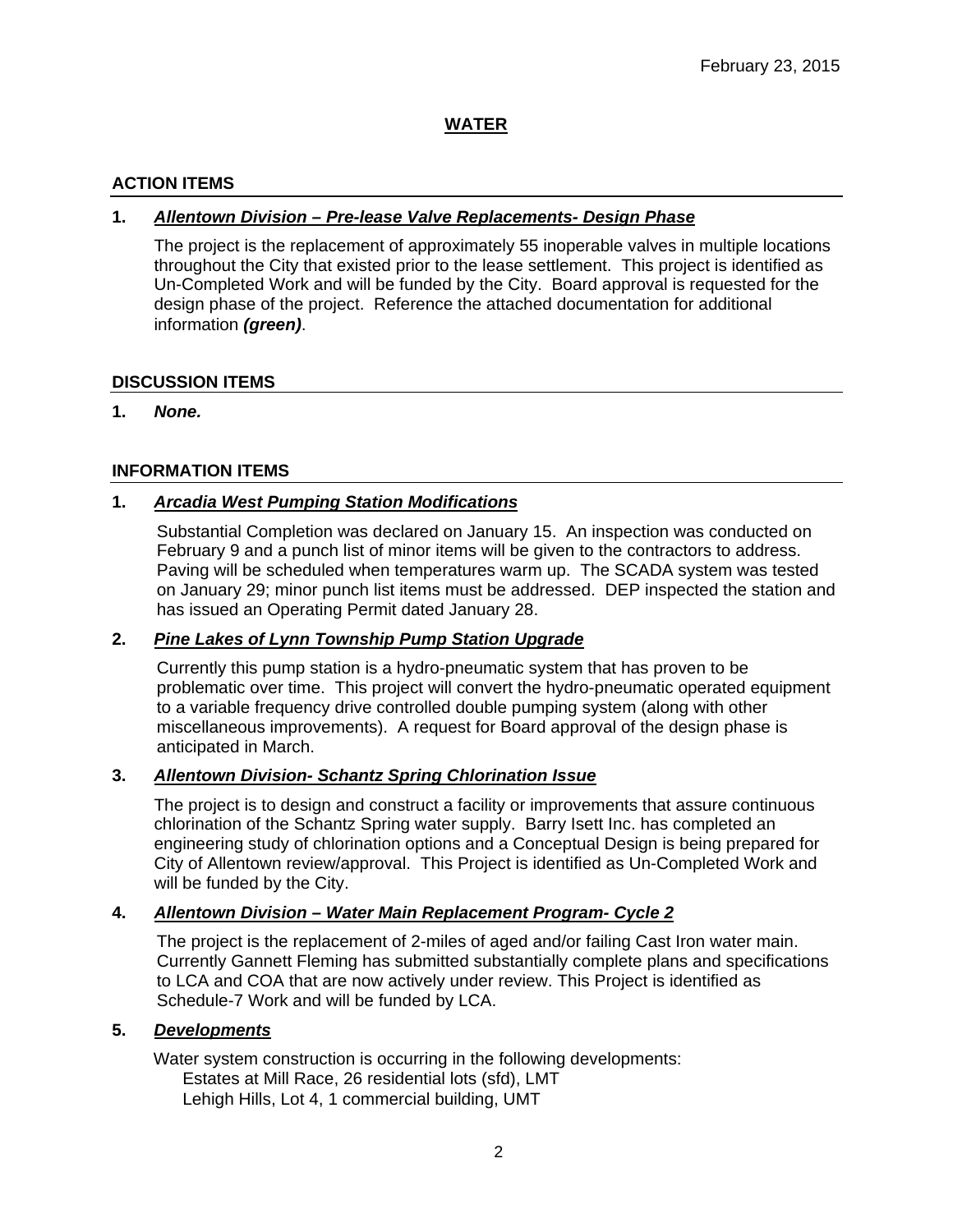Parkland Fields, Phase 3, 37 residential lots (sfd), UMT

Valley West Estates, Phases 4, 5 & 6, 46 residential lots (sfd), UMT (currently on hold)

Water system plans are being reviewed for the following developments:

Above & Beyond (personal care facility), 2 commercial lots, UMT

Diocesan Pastoral Center, 2 commercial lots, 3 additional lots and residual lot for existing cemetery, LMT

Grandview, 6 commercial units and 204 apartment units, LMT

Grant Street Townes, 18 residential lots (sfa), WashT

Hickory Park Estates, 3 residential lots (sfd), UMT

Hillview Farms, 31 residential lots (sfd), LMT/SWT

Indian Creek Industrial Park, 6 commercial lots, UMilT, water and sewer

Lehigh Hills, 247 residential lots (sfa/sfd), UMT

Liberty at Mill Creek, 2 industrial lots, UMT

Morgan Hills, 40 residential lots (sfd), WeisT, water and sewer

North Whitehall Commercial Center (Walmart), 5 commercial lots, NWT, water and sewer

Shepherd's Corner, 1 commercial lot, LMT

Spring Creek Properties Settlement Subdivision (formerly Spring Creek Properties Subdivision I), 16 commercial and industrial lots, LMT. Phase 1 was approved for Lots 4, 5, 6 and 16.

Trexler Business Center, Lot 1, 1 commercial building, LMT

Weilers Road Twins, 82 residential lots (sfa), UMT

Woodmere Estates, 60 residential units (sfd), UMT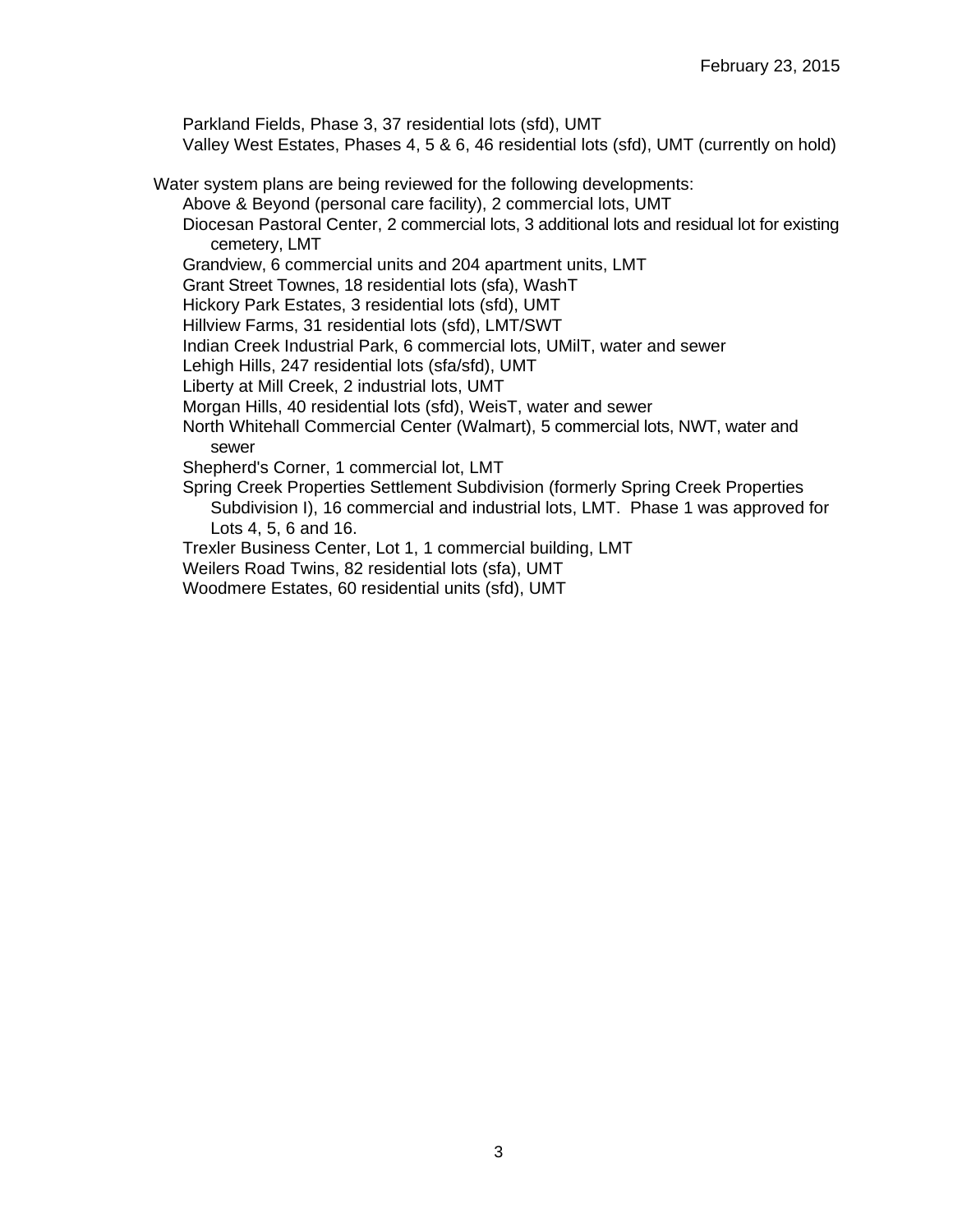## **WASTEWATER**

## **ACTION ITEMS**

## **1.** *Wynnewood Terrace Pump Station and Force Main Replacement*

Board action to award took place at the January Workshop and the follow-up contract documents have been received and executed. PennVEST settlement of the \$1,000,000 loan for this project is scheduled for February 24<sup>th</sup>. Because the Authority has insisted on restricting the collateral to the pledge of revenues from only its Common Rate Wastewater Collection System, of which the Wynnewood Terrace system is a component, and because PennVEST is taking a subordinate lender position, among the documents that PennVEST is requiring is a rate resolution pledging to the establishment of rates in the Common Rate Wastewater Collection System sufficient to maintain the system and meet the debt service obligations for the system. The attached Resolution 2-2015-1 is recommended for approval *(yellow).*

## **DISCUSSION ITEMS**

**1.** *None.* 

## **INFORMATION ITEMS**

### **1.** *Wastewater Treatment Capacity*

A Pubic Outreach event is being scheduled for early 2015. The 537 Consultant recently met with South Whitehall Township at the Township's request. They are now interested in answering a questionnaire presented to them at the onset of the 537 planning process. They may be interested in additional allocation. We are waiting for an official request from them and will determine if their request impacts the 537 plan timeline.

#### **2.** *Arcadia West WWTP Improvements*

Staffing is working toward closeout of the project. DEP Final Inspection was completed January 29.

## **3.** *Park Pump Station Fuel Tank Replacement*

The installation of a new 8,000 gallon fuel tank began November 10, 2014. Completion is expected by the end of May 2015.

## **4.** *Allentown Division - PPL Combined Heat & Power (CH&P) Facility*

The Combined Heat and Power (CH&P) facility at the Kline's Island WWTP which was constructed through Addendum No.3 of Energy Services Master Agreement between the City and PPL Energy Plus fired digester gas on all thirty-one days during the month of December. The CH&P produced a total of 504,813kWh of electricity which reduced the plant's use of commercial power from the grid by 49.7%. To produce the same amount of electricity at a traditional power plant the firing of approximately 403,850 pounds of coal would have been required.

## **5.** *Lynn Township – WWTP Improvements, Phases 1 & 2*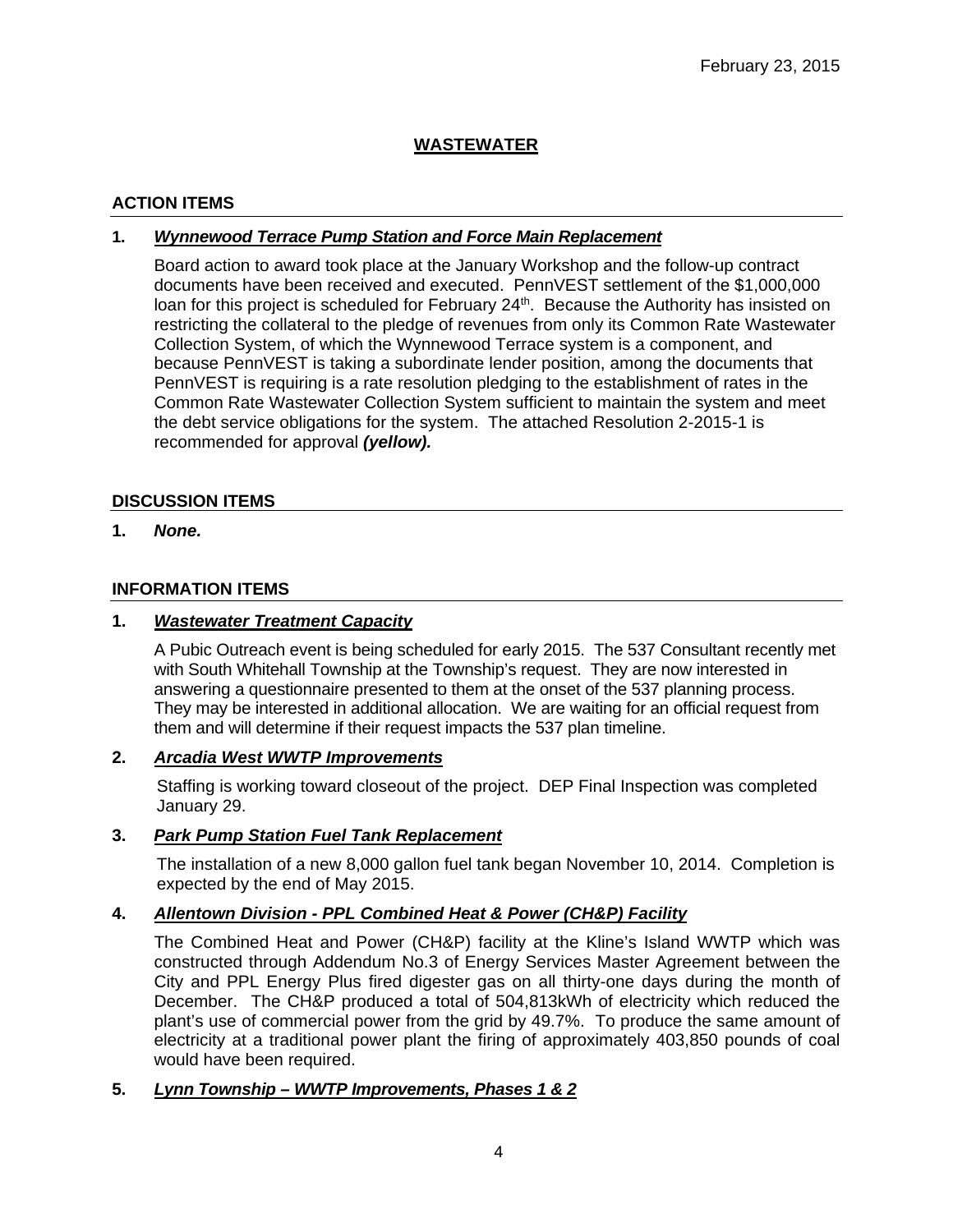The project will upgrade the WWTP head works. A revised Water Quality Management Part II Permit was issued by DEP on January 14. Gannett Fleming is finalizing the bid package.

## **7.** *Allentown Division – Sanitary Sewer Manhole Lining, Cycle -2*

This annual project will install a lining system (to eliminate infiltration) in approximately 85 aged brick manholes identified by LCA staff. The project is identified as Administrative Order Work and will be funded by the City. The design phase has been administratively approved.

## **8.** *Allentown Division – Sanitary Sewer Evaluation Study (SSES)*

This project involved field investigatory work to identify sources of inflow and infiltration (I/I) in the City's sanitary sewer system. The work included closed circuit television (CCTV) inspection of approximately 102,000 linear feet of sanitary sewer mains (ranging in size from 8 to 36 inches in diameter), the inspection of approximately 550 manholes, sewer piping point repairs, smoke testing, and heavy cleaning. All field work has been completed. A final memorandum reporting on the project's findings was submitted to the City and LCA in late January. This project is identified as Administrative Order / Un-Completed Work and was funded by the City.

## **9**. *Allentown Division – WWTP Belt Filter Presses (BFP)*

This project includes the installation of one remanufactured belt press and the in-place rehabilitation of the other two presses along with two new control cabinets. (This Project is identified as a Schedule 7 project and will be funded by LCA).

The project is substantially complete with all Belt Presses in service and only minor electrical and mechanical punch list items remaining open.

## **10.** *Allentown Division – Manhole Collars with Water Tight Frame and Covers – Cycle -2*

This three year project will permanently secure the frame and cover of 105 aged brick manholes identified by current LCA staff. This work will eliminate inflow from entering these manholes and eliminate the potential for sanitary sewer overflows (SSO's) from these manholes. The project is identified as Administrative Order will be funded by the City. The design phase has been administratively approved.

## **11.** *Allentown Division - WWTP-Replacement of Motor Control Centers*

This Project will replace five aged motor control centers that provide power on a 24/7 basis to various parts of the WWTP. The Construction Phase of the project has been approved by the Board. Notice to Proceed has been sent to both contractors and a preconstruction meeting is scheduled for 2/13/15. This Project is identified as Schedule 7 project and will be funded by LCA.

## **12***. Allentown Division – Roof Rehabilitation and Replacements*

The Project consists of replacing 26 facility roofs that were identified in need of immediate replacement in the Roof Evaluation report performed by D'Huy Engineering. The design of these replacements are currently underway. The project has been presented to the City for review/approval as a Major Capital Project. The project will be funded by LCA.

## **13.** *SCADA System Installation – Kline's Island Wastewater Treatment Plant*

Installation of a new SCADA system at the Kline's Island Wastewater Treatment Plant was approved at the January Board workshop. Staff is in the process of completing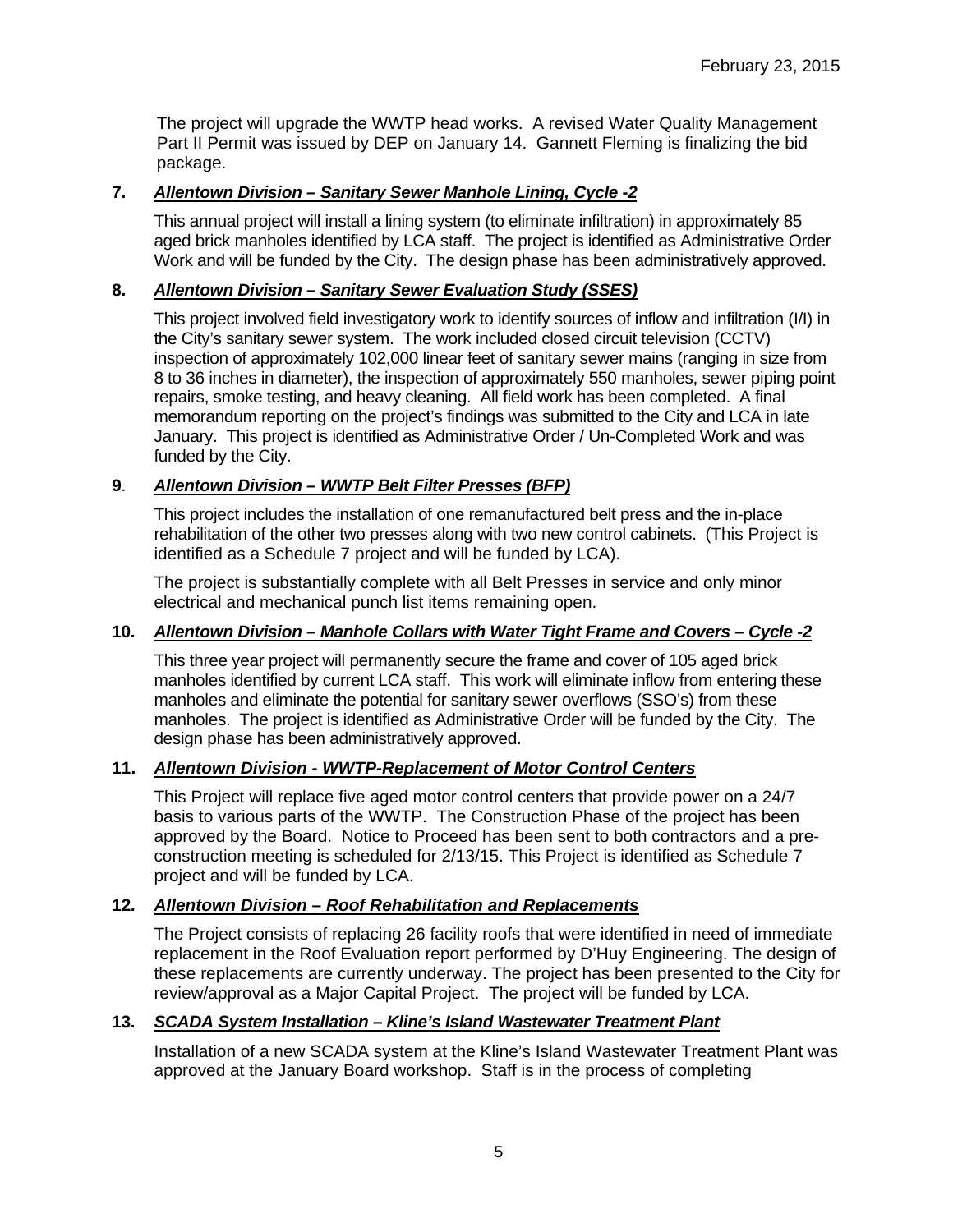Agreements with the Contractor. The project will begin once all documents are executed in February. This project is identified Un-Completed Work and will be funded by the City.

## 14. *Allentown Division – WWTP: Digester Cover Replacements*

This project involves the cover replacement of both the Primary Digester No. 1 and the Secondary Digester (the cover for Primary Digester No. 2 was previously replaced in 2010). This Project is identified as Schedule 7 project and will be funded by LCA. The Design Phase has been approved and a kick-off meeting was held on February 6, 2015.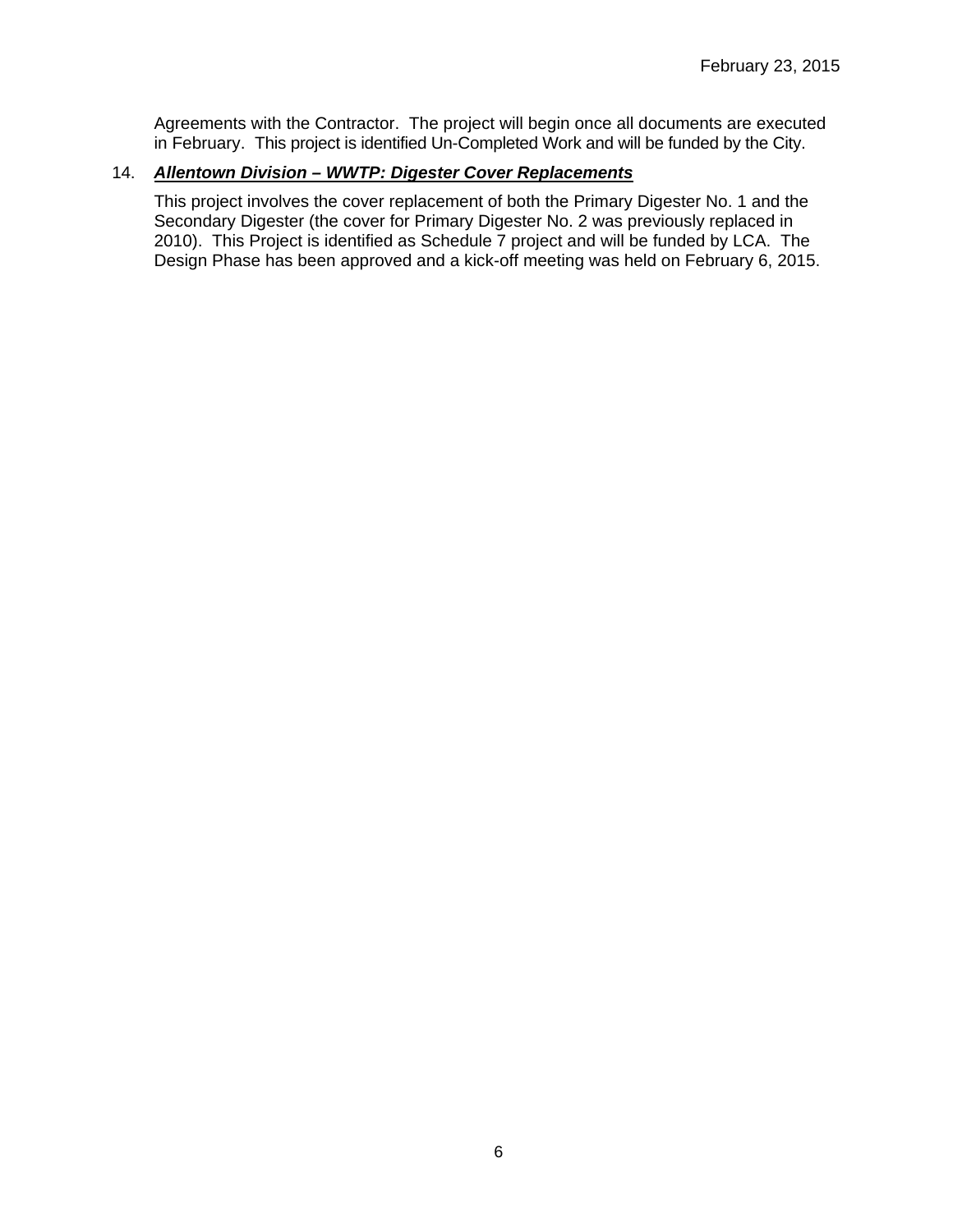# **MEMORANDUM**

**Date:** February 16, 2015

| To:          | <b>Authority Board</b>                             |
|--------------|----------------------------------------------------|
| <b>From:</b> | Jason Peters, Frank Leist                          |
| Subject:     | <b>Allentown Division</b>                          |
|              | Pre-Lease Valve Replacement Project - Design Phase |

#### **MOTIONS / APPROVALS REQUESTED:**

| No. | Item                                                                                     | Amount   |
|-----|------------------------------------------------------------------------------------------|----------|
|     | Capital Project Authorization – Design Phase                                             | \$83,546 |
|     | Professional Services Authorization – Barry Isett $\&$<br>Associates, Inc. $(1)$ , $(2)$ | \$23,546 |

*(1) Included in the Capital Project Authorization.* 

*(2) Does not include Construction phase related engineering services.* 

### **PROJECT OVERVIEW:**

This project will consist of the replacement of approximately 55 inoperable valves in multiple locations throughout the City of Allentown (COA) that existed prior to the lease settlement. The replacement of these valves will allow for greater operation and flexibility in the water system when planned or unplanned outages occur increasing the reliability of water service for our customers. It is envisioned that all valve replacements will be covered by a single construction contract.

#### **FINANCIAL:**

The project is identified as Un-Completed Work and will be funded by the COA.

#### **PROJECT STATUS:**

Pending Board approval of the Design Phases

#### **THIS APPROVAL-DESIGN & BID PHASE**

Lehigh County Authority (LCA) intends to retain the services of an engineering consulting firm to provide, design and bid related services for the Allentown Division Pre-Lease Valve Replacement Project (Project). Optional construction related engineering services, is not requested at this time and will be requested when the Construction Phase is presented to the Board for approval. The following table summarizes the professional services to be performed:

|    | <b>Professional Services</b>                                                  |
|----|-------------------------------------------------------------------------------|
|    | 1. Coordinate with the City and other outside agencies and utilities.         |
| 2. | Prepare plans and specifications for valves that are to be replaced.          |
|    | 3. Prepare and obtain regulatory and municipal permits as required.           |
|    | 4. Provide bidding services.                                                  |
|    | 5. Provide construction engineering services. (optional future authorization) |
|    | 6. Provide construction management services. (optional future authorization)  |
|    | 7. Provide construction inspection services. (optional future authorization)  |

#### **CONSULTANT SELECTION PROCESS:**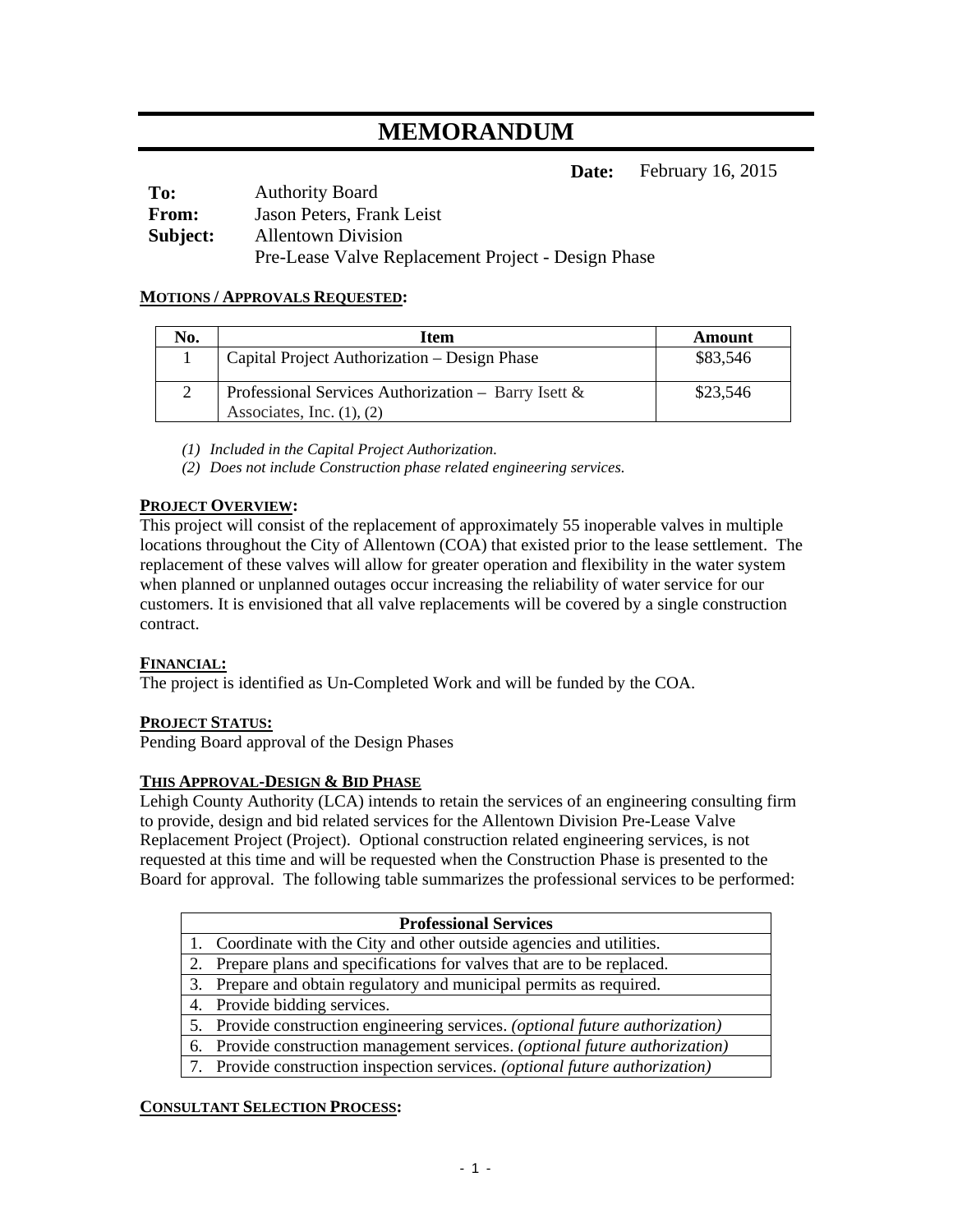In January, two local engineering consulting firms were asked to provide both a cost and technical proposal. LCA requested that the firms develop a detailed scope of work and provide prices for the valve replacement design, bid, and optional construction services.

| Table 1                                 |          |  |
|-----------------------------------------|----------|--|
| <b>Cost for Design &amp; Bid Phases</b> |          |  |
| Firm                                    | Cost     |  |
| <b>Barry Isset &amp; Associates</b>     | \$23,546 |  |
| <b>Keystone Consulting Engineers</b>    | \$45,000 |  |

The results of the proposals for design/bid services are shown in Table 1 below:

Based upon our review of all aspects of both the Technical and Cost Proposals submitted by the two firms, we recommend award of the Design Phase to Barry Isett & Associates. Barry Isett & Associates will perform the services outlined in their proposal dated January 16, 2015.

## *BARRY ISETT & ASSOCIATES* **COMPANY INFORMATION:**

Barry Isett & Associates has provided their professional services for the 24" Allentown Waterline interconnection project, 2014 AD- MH Lining and MH Chimney Projects and numerous other projects for the Authority.

#### **PROJECT SCHEDULE:**

A proposed project schedule was developed and it is anticipated that LCA will receive construction bids by late August 2015 with construction starting in September 2015. Final completion is anticipated in June 2016.

#### **FUTURE AUTHORIZATIONS:**

Construction Phase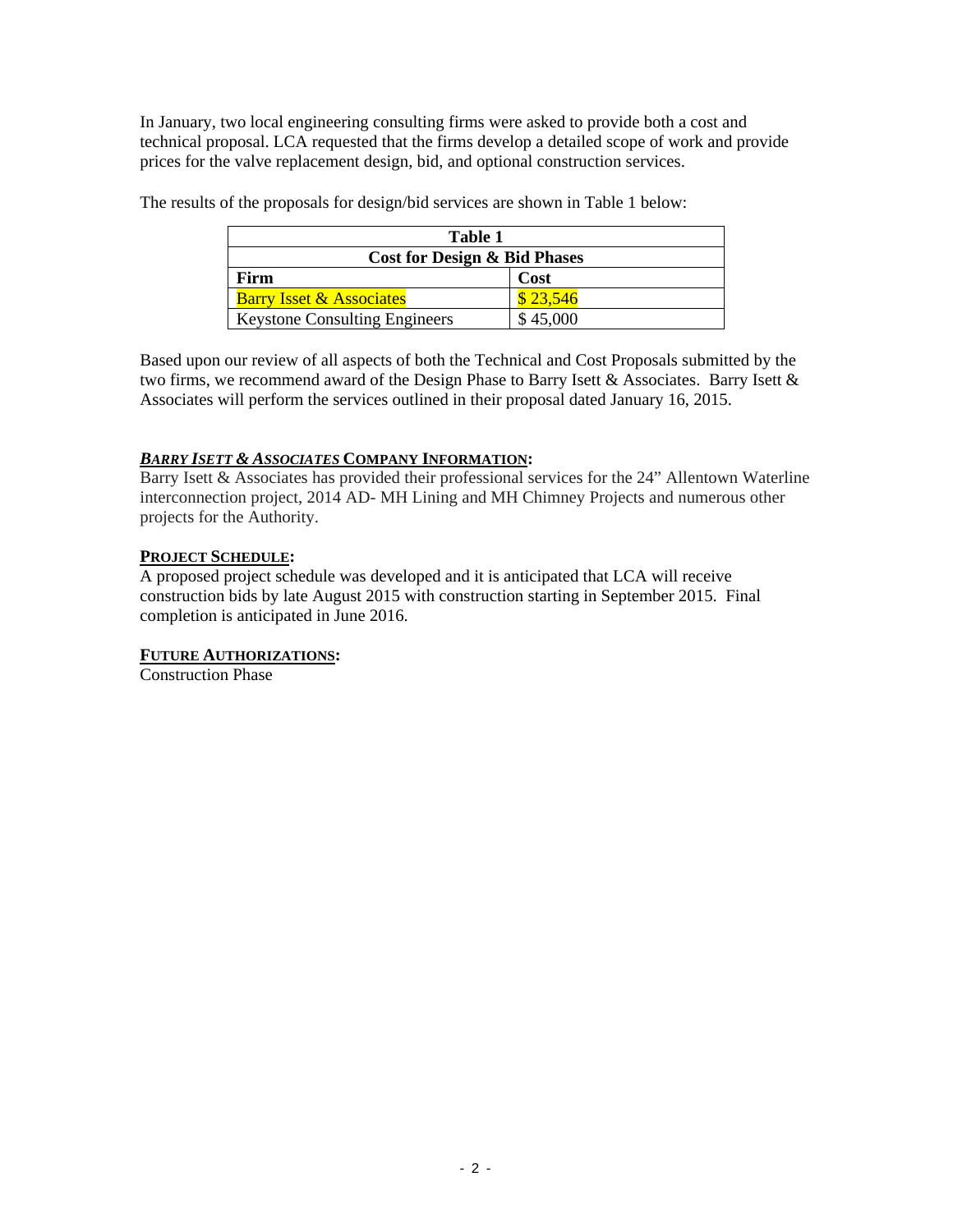| <b>CAPITAL PROJECT AUTHORIZATION</b> |                                                                                         |                     |                                          |
|--------------------------------------|-----------------------------------------------------------------------------------------|---------------------|------------------------------------------|
| <b>PROJECT NO.:</b>                  | $AD-W-15-2$                                                                             | <b>BUDGET FUND:</b> | Allentown Div\Water\Capital              |
| <b>PROJECT TITLE:</b>                | <b>Allentown Division – Pre-Lease Valve</b><br><b>Replacement Project- Design Phase</b> |                     | <b>PROJECT TYPE:</b>                     |
|                                      |                                                                                         |                     | Construction<br><b>Engineering Study</b> |

# **DESCRIPTION AND BENEFITS:**

This project will consist of the replacement of approximately 55 inoperable valves in multiple locations throughout the City of Allentown (COA) that existed prior to the lease settlement. The replacement of these valves will allow for greater operation and flexibility in the water system when planned or unplanned outages occur increasing the reliability of water service for our customers.

**THIS AUTHORIZATION: \$83,546** Equipment Purchase

Please reference the cover Memo for additional information.

#### **Authorization Status:**

| <b>REQUESTED THIS AUTHORIZATION</b> |          |
|-------------------------------------|----------|
| <b>Design Phase</b>                 |          |
| Staff $(1)$                         | \$35,000 |
| <b>Engineering Consultant</b>       | \$23,546 |
| <b>Design Phase Services</b>        |          |
| Miscellaneous <sup>(2)</sup>        | \$10,000 |
| <b>Contingencies</b>                | \$15,000 |
| <b>Total This Authorization</b>     | \$83,546 |
|                                     |          |
| Eutura Authorization                |          |

| <b>Future Authorization</b> |             |  |  |
|-----------------------------|-------------|--|--|
| <b>Construction Phase</b>   | \$1,026,454 |  |  |
|                             |             |  |  |

Total Estimated Project  $\qquad$   $\qquad$  \$1,110,000

*(1)Staff time includes Capital Works and Distribution and Collections efforts related to the design phase of this project.* 

*(2) Includes subsurface investigations such as geo-tech work, soft digs, ground penetrating radar if required; also permit fees and other miscellaneous costs.* 

#### **REVIEW AND APPROVALS:**

Project Manager Date Date Chief Executive Officer Date

Amendment

Chief Capital Works Officer Date Date Chairman Date Chairman Date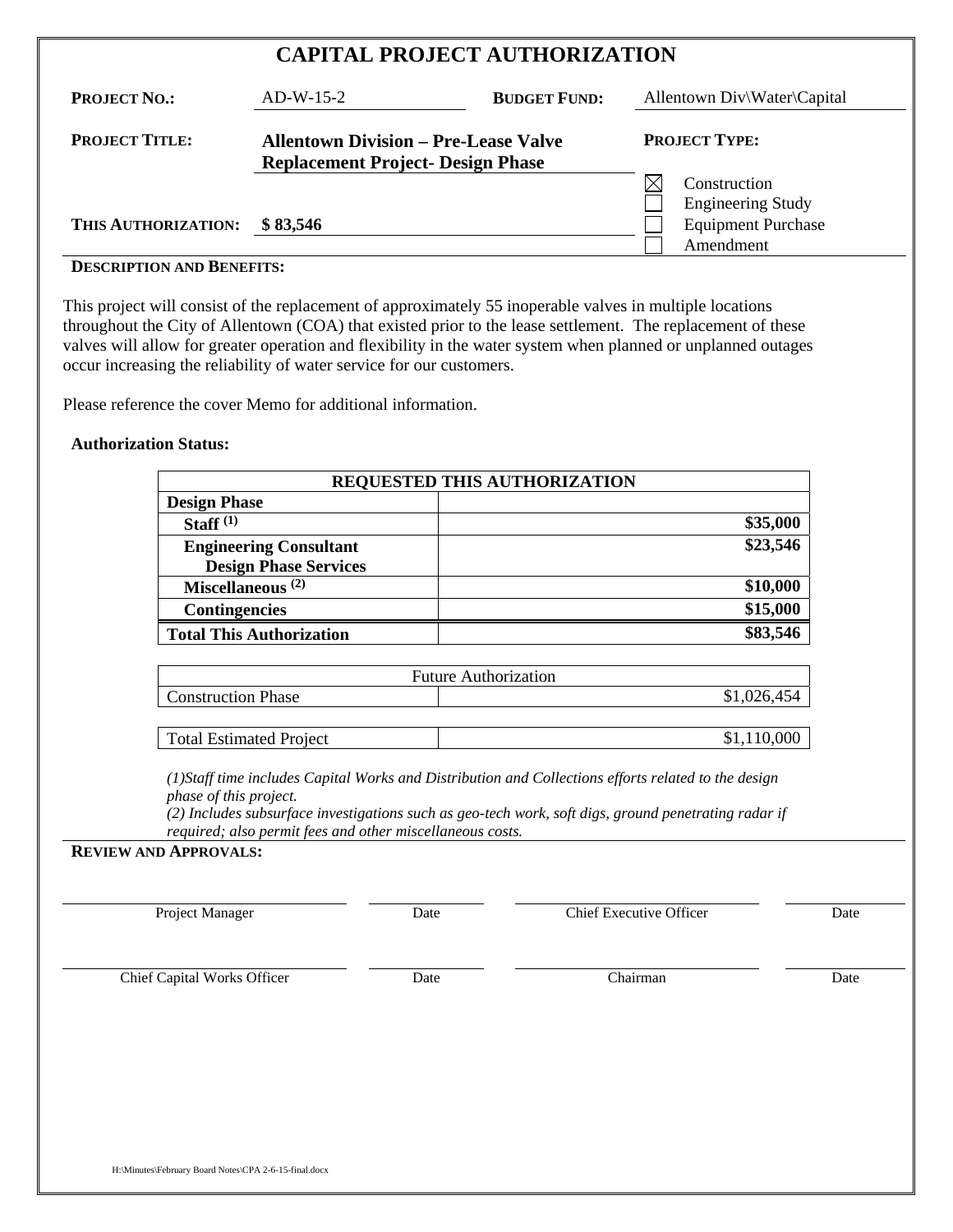

 **(610)398-2503 \* FAX (610)398-8413 \* Email: service@lehighcountyauthority.org**

## **PROFESSIONAL SERVICES AUTHORIZATION**

**Professional:** BARRY ISETT & ASSOCIATES **Date:** February 16, 2015 85 S. Route 100 **Requested By:** Jason Peters Allentown, PA 18106 **Approvals** 

 **Department Head: Chief Executive Officer:** 

## **Description of Services (Work Scope, Steps, Check Points, etc.): Allentown Division – Pre-Lease Valve Replacements**

Barry Isett & Associates will perform the design related services for the Allentown Division – Pre-Lease Valve Replacement Project

| <b>Professional Services</b> |                                                                      |  |  |
|------------------------------|----------------------------------------------------------------------|--|--|
|                              | Coordinate with the City and other outside agencies and utilities.   |  |  |
|                              | Prepare plans and specifications for valves that are to be replaced. |  |  |
|                              | Prepare and obtain regulatory and municipal permits as required.     |  |  |
|                              | Provide bidding services.                                            |  |  |

**Note:** This project is identified as Un-Completed Work and will be funded by the City of Allentown.

#### **Design Phase: Cost Estimate (not to be exceeded without further authorization):** *\$23,546*

**Time Table and Completion Deadline:** As required to meet various critical deadlines as set forth in the proposal.

| <b>Authorization Completion:</b> | (For Authority Use Only) |       |
|----------------------------------|--------------------------|-------|
| Approval:                        | <b>Actual Cost:</b>      | Date: |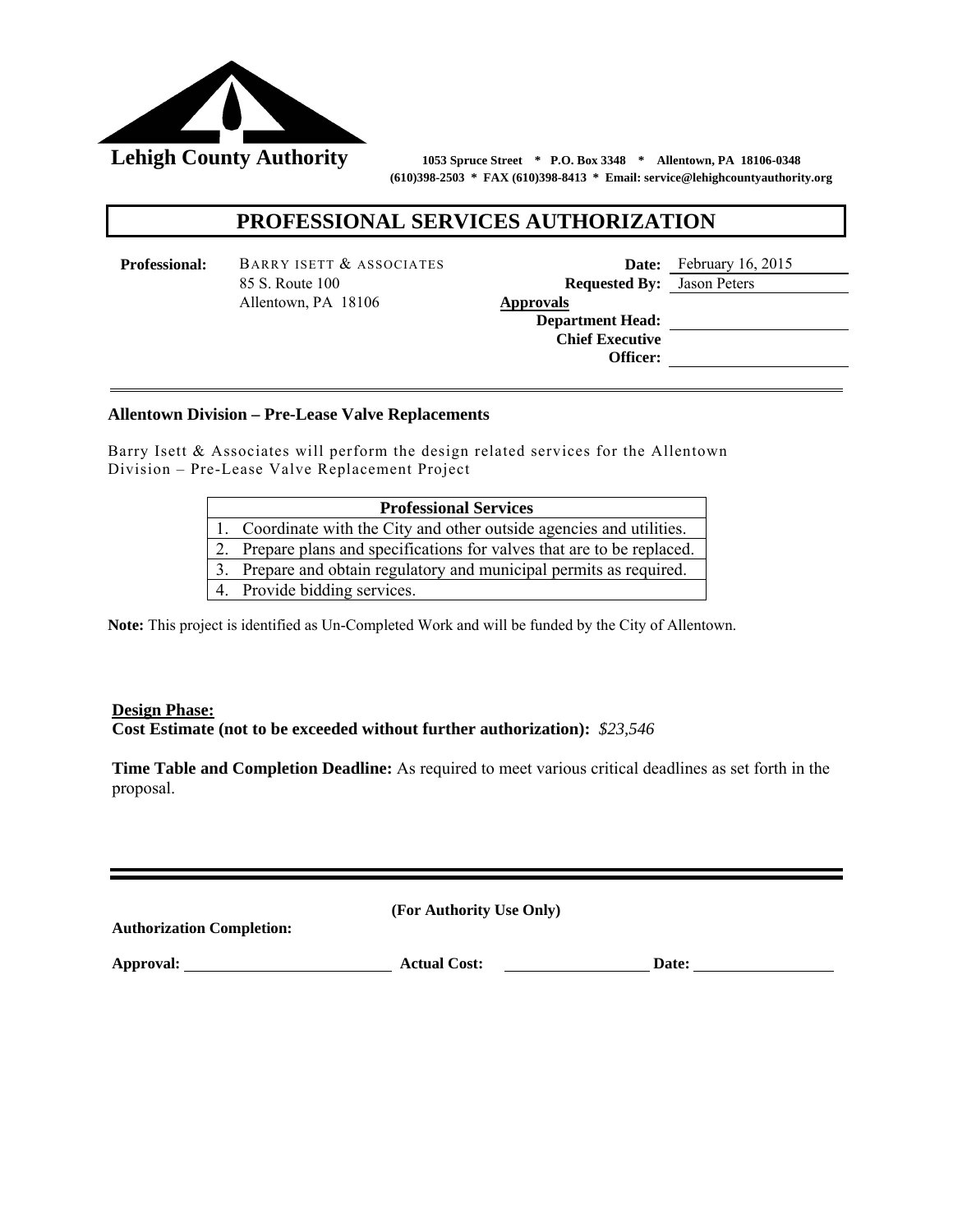## **PROFESSIONAL SERVICES AUTHORIZATION INDEMNIFICATION Allentown Division Pre-Lease Valve Replacement Project**

(To be signed by Professional and returned to the Authority)

I am or represent the Professional indicated above, and as such I am authorized to: Accept the terms of the professional services authorization dated February 16, 2015 attached; and

 Agree to indemnify and hold harmless LCA, the City of Allentown, their employees, agents, officials, representatives, attorneys, and assigns from any and all liability, arising out of all activities conducted by the Consultant in connection with this contract and/or the Consultant's performance hereof, including but not limited to payment of all fees for its/their attorneys and all incidental litigation expenses in the event LCA or any of its employees, agents, officials, representatives, attorneys, and assigns are sued upon a claim emanating from the Consultant's performance thereof. Professional shall not, however, be liable for any portion of a judgment nor associated litigation expenses, including attorney's fees, ultimately determined to be the result of the negligence of the Authority.

Name (signature): Name (printed)

l

Title: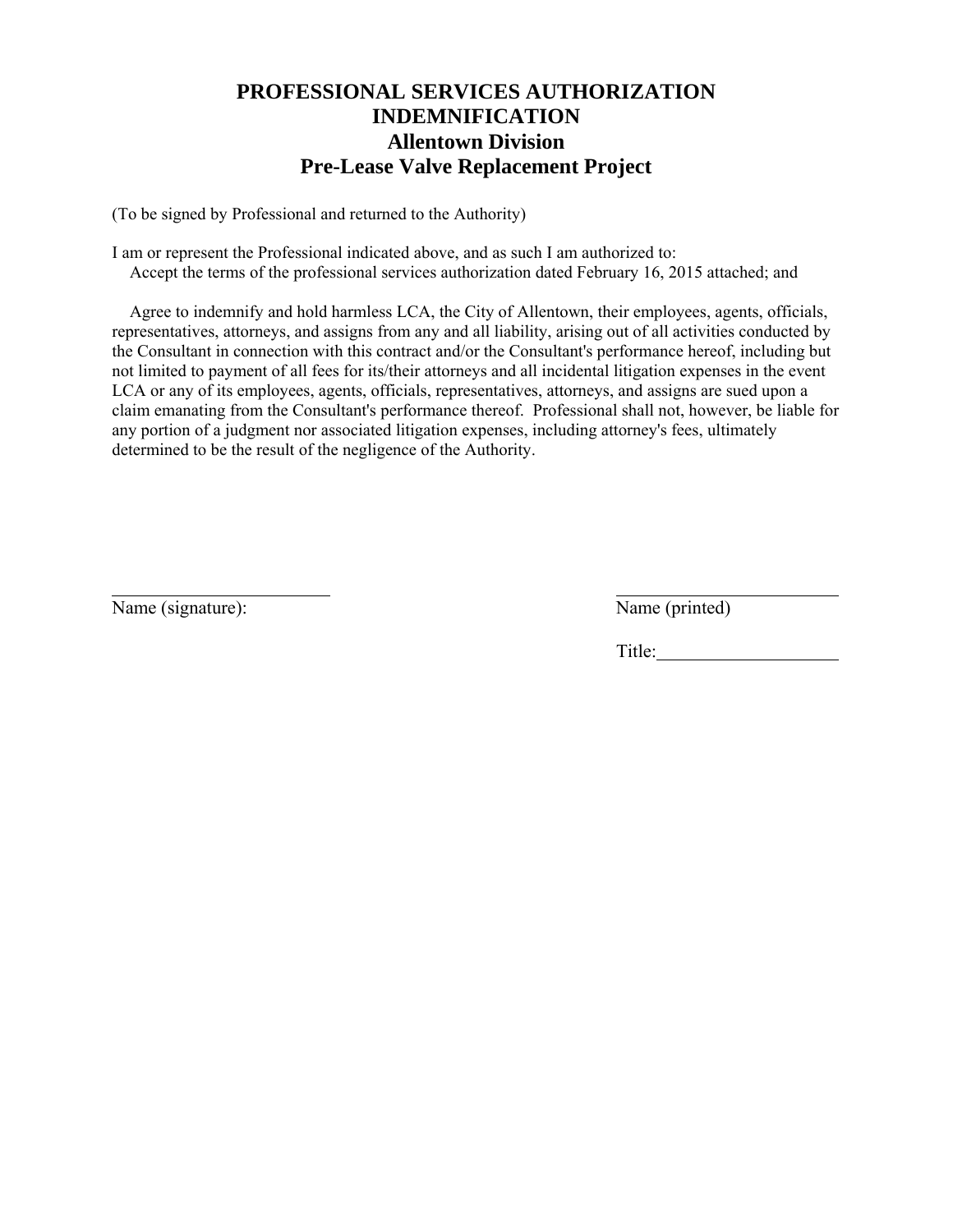# **RESOLUTION NO. 2-2015-1**

(Duly adopted 23 February 2015)

*A RESOLUTION OF LEHIGH COUNTY AUTHORITY (THE "AUTHORITY") PLEDGING THE MAINTENANCE OF RATES WITH ITS COMMON RATE WASTEWATER COLLECTION SYSTEM (THE "SYSTEM") TO MEET ITS FINANCIAL OBLIGATIONS FOR THE SYSTEM, INCLUDING ITS OBLIGATION TO THE PENNSYLVANIA INFRASTRUCTURE INVESTMENT AUTHORITY ("PENNVEST") IN THE MAXIMUM PRINCIPAL AMOUNT OF ONE MILLION DOLLARS (\$1,000,000) FOR THE PURPOSE OF PROVIDING FUNDS TO FINANCE THE WASTEWATER COLLECTION SYSTEM IMPROVEMENTS FOR WYNNEWOOD TERRACE DEVELOPMENT, NORTH WHITEHALL TOWNSHIP (THE "PROJECT")* 

#### **PennVEST Project No. 71423**

WHEREAS, the Authority was created and is existing under the laws of the Commonwealth of Pennsylvania; and

WHEREAS, the Authority has determined that it is necessary and in its best interests to construct the Project that will be part of the System, which System presently consists of these sub-systems - the Upper Milford Wastewater Collection System, the Heidelberg Heights Wastewater Collection System, the Sand Spring Wastewater Collection System, the Wynnewood Terrace Wastewater Collection System, the Weisenberg Township Wastewater Collection System (which does not include the Western Weisenberg Wastewater Collection System); and

WHEREAS, in order to help finance the cost of the Project, the Authority intends to obtain a loan in the maximum principal amount of \$1,000,000 from PennVEST to be evidenced by a debt obligation (the "Debt Obligation") secured by a pledge of the full faith and credit and the gross receipts and revenues of the System to the extent presently unencumbered (the "Project Collateral"), recognizing that these System pledged revenues are already subject to an existing lien securing the 20 December 2011 *Lehigh County Authority Sewer Revenue Bond, Series A of 2011* to QNB Bank, Quakertown, Pennsylvania in the issuance amount of \$2,236,100; and